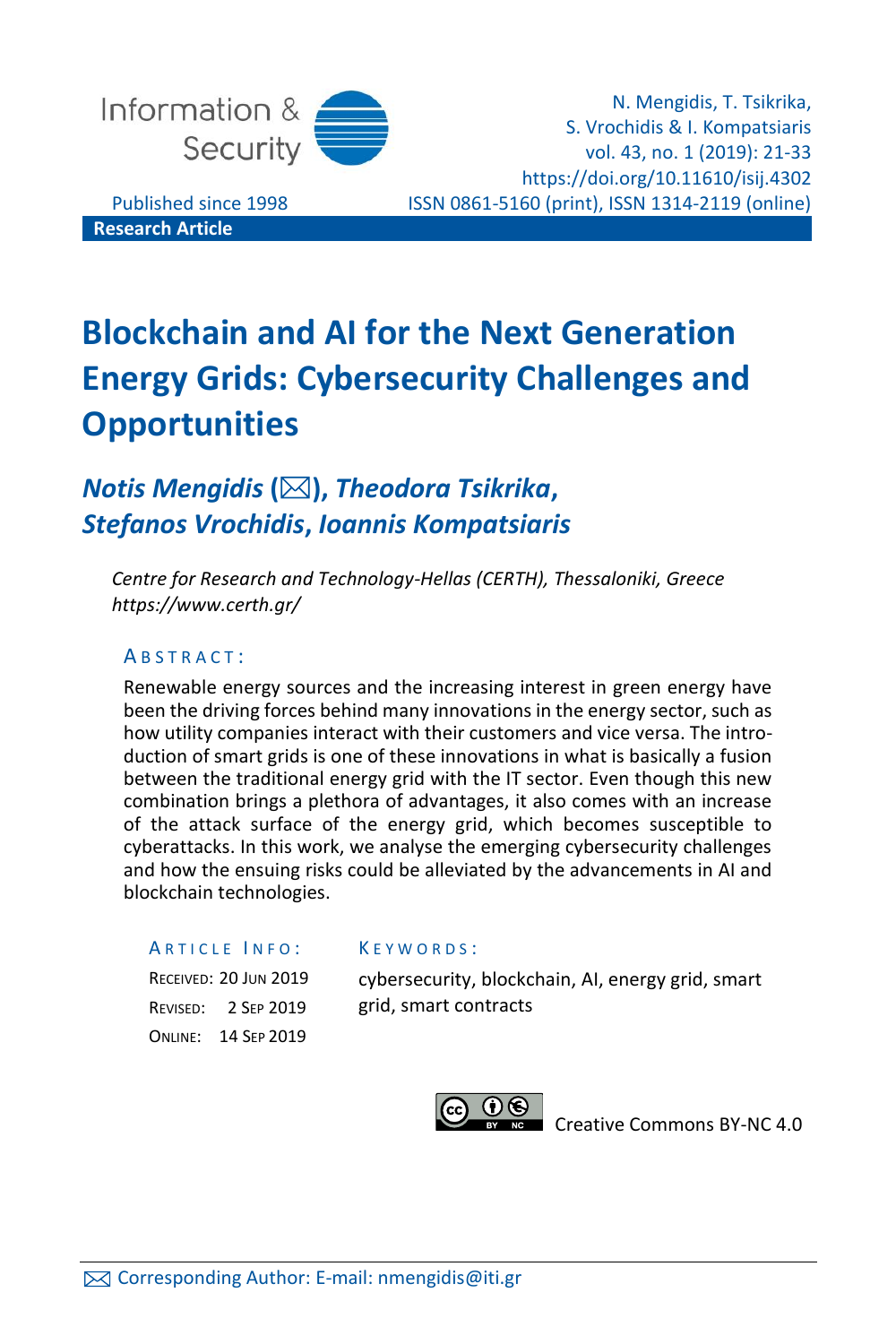#### **Introduction**

In past decades, the development of power grids has not been keeping pace with industrial and societal advancements that have created an increased demand of power supply. According to Ratner and Glover, during the period from 1950 to 2014, just in the US, energy production and consumption increased more than two and three times respectively.<sup>1</sup> With this increased demand of electricity, issues like voltage spike and sags, blackouts, and overloads have increased as well, resulting in availability issues which consequently lead to revenue losses for the energy industry. As an example, a study conducted by Knapp and Samani in 2013 indicated that the American economy loses annually approximately \$ 150 billion due to power interruptions.<sup>2</sup> Furthermore, the power industry alone produces up to 40 percent of United States' carbon dioxide emissions, <sup>3</sup> a percentage slightly lower within the European Union. 4

To cope with the aforementioned shortcomings of the energy industry, the need to efficiently manage a variety of energy sources became evident. It also became clear that legacy power systems can no longer meet the requirements of modern society in terms of reliability, scalability, manageability, and cost-effectiveness. These needs gave birth to *smart grid*, a dynamic and interactive infrastructure with new energy management capabilities, which however inevitably created a system with potential vulnerabilities in terms of cybersecurity. In this paper, we present some of the most emerging cybersecurity challenges related to smart grid and discuss mitigation techniques based on blockchain and artificial intelligence (AI).

#### **Background**

The smart grid can be considered as the next evolution step in today's power grid technology and smart meters specifically are the corner stone of this evolution. In case an energy provider decides to shift towards a smart grid implementation, the first step is to install a smart meter in every customer and premises. Smart meters are devices that offer the capability both to the provider and to the customer real-time (or near real-time) monitoring of electricity consumption or production, in the case of e.g. photovoltaic cells. They also offer the possibility to read the measurements locally and remotely, and additionally allow the provider to limit or terminate the supply of electricity where appropriate.

The National Institute of Standard and Technology (NIST) defines the smart grid as a composition of seven domains: bulk generation, transmission, distribution, customers, markets, service providers, and operations. <sup>5</sup> The first three domains are responsible for the power flow, whereas the last four correspond to the part of the energy grid responsible for data collection and power management. In order to interconnect the aforementioned domains, a backbone network is required which can be broken down to smaller local-area networks. Figure 1 illustrates how this interconnection takes place in a logical as well as in a network level.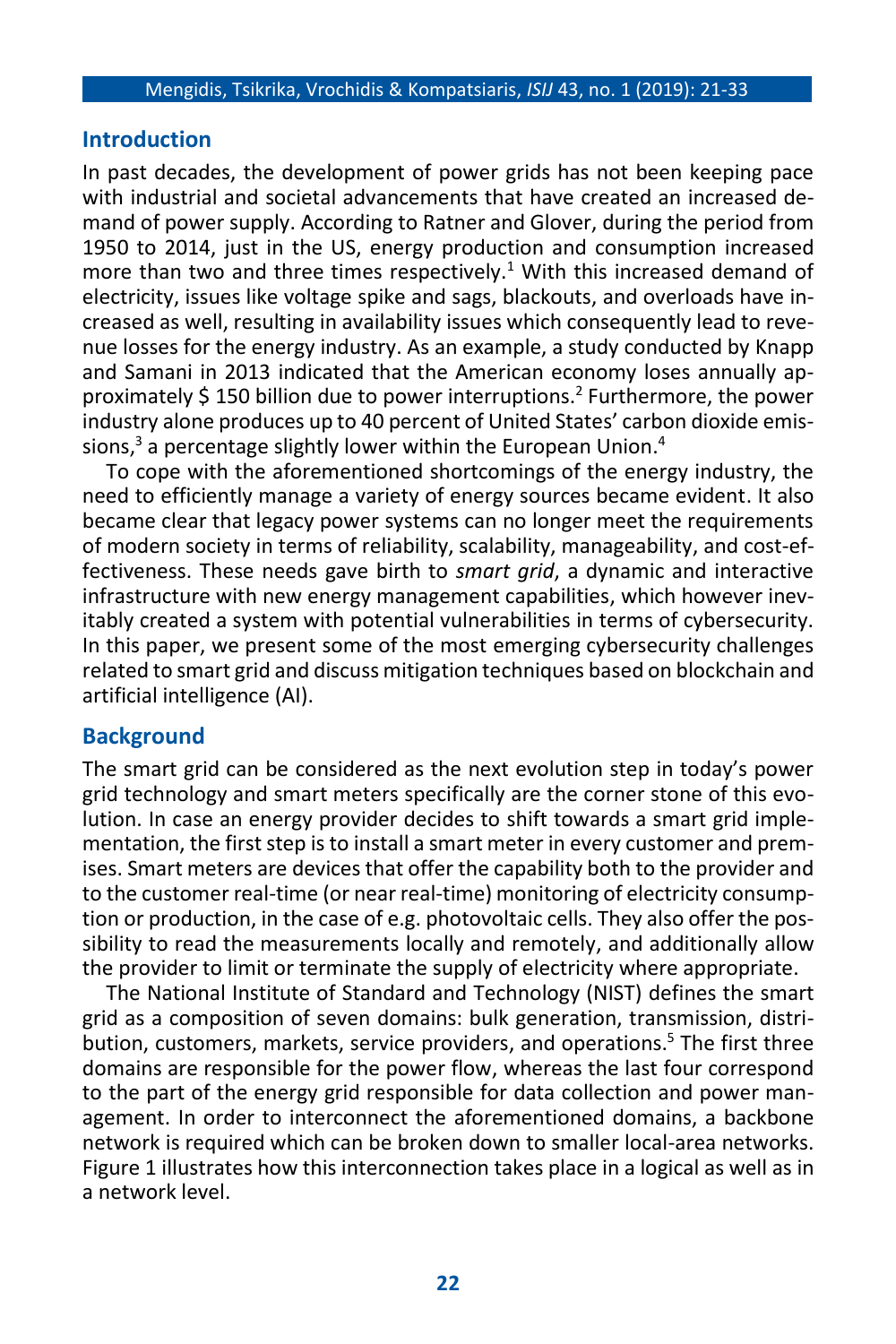#### *Blockchain and AI for the Next Generation Energy Grids*

On a higher level, a smart grid consists of four main components; the Advanced Metering Infrastructure (AMI), the Supervisory Control and Data Acquisition (SCADA), the plug-in hybrid vehicle (PHEV), and various communication protocols. <sup>6</sup> AMI's role is measuring and analysing energy usage and allows a two-way communication between the consumer and the utility company.



#### **Figure 1: Network architecture of the Smart Grid.**

Smart meters communicate with the AMI headend, which aggregates the information from a large number of meters, and relay the aggregated data to the Meter Data Management System (MDMS). Communication between the smart meters and the AMI headend is usually achieved through wireless links such as Wireless Sensor Networks (WSN),<sup>7</sup> cellular systems,<sup>8</sup> or even cognitive networks. 9

As a result of the highly-distributed nature of the AMI network and the openness of the wireless communication medium, we are motivated to examine the cybersecurity challenges that arise due to the increased attack surface and investigate the opportunities that this early stage of smart meters' adoption has to offer.

## **Cybersecurity Challenges**

Cybersecurity poses one of the largest and multifaceted challenges that the smart energy grid and the IoT ecosystem in general will have to address in the years to come. Given the number of interconnected sensors, devices and networks that constitute a smart grid, it becomes evident that it is susceptible to online probing, espionage, and constant exploitation attacks by malicious actors aiming at disrupting the stable and reliable energy grid operation, obtaining sensitive customer information, as well as threatening the CIA triad (confiden-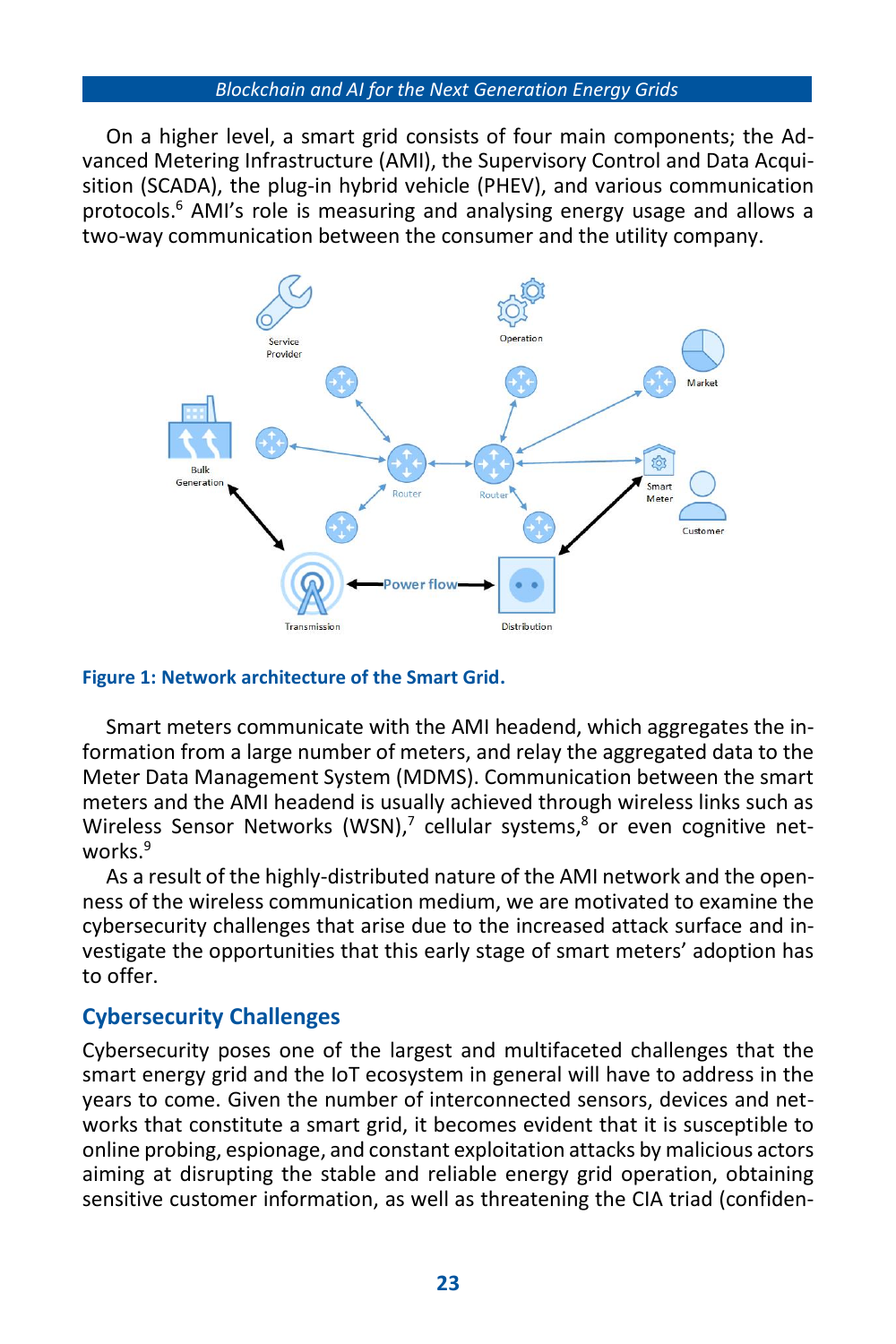tiality, integrity and availability) of the network. <sup>10</sup> In order to have a clearer picture of the dangers posed by the integration of smart energy meters in the traditional energy grid, we will examine the security requirements of a smart grid and analyse the most high-profiled challenges from a cybersecurity perspective.

## **Cybersecurity Requirements and Objectives in the Smart Grid**

According to NIST, the main criteria required to ensure the security of information in any given information system, thus smart grid as well, are *confidentiality*, *integrity* and *availability, also known as the CIA triad*. <sup>11</sup> It is also widely accepted that *accountability* is another important aspect of security, therefore it will also be included as an additional criterion below. 12

## *Confidentiality*

Generally, confidentiality is the preservation of authorised restrictions on information access and disclosure, including means for protecting personal privacy and proprietary information. Once an unauthorised entity, individual, or process gains access to proprietary information, we consider that the confidentiality of the specific system is lost. In the context of the smart energy grid, information such as the past and present measurement values of a meter, consumption usage, and billing information are considered confidential and hence must be protected. Most utility providers nowadays offer electronic bills and some of them even web portals with real-time statistics of energy usage for each customer individually. With this increased accessibility of consumer data on the internet, confidentiality is starting to become increasingly significant. $^{13}$ 

## *Availability*

Availability is defined as the provision of timely and reliable access to and use of information and services. In the case of the smart grid, availability can arguably be considered as the first priority since an availability loss in the grid can potentially have a serious adverse effect on organisational operations, organisational assets and individuals. An availability attack takes place in the form of traffic flooding, where the attacker aims to delay or disrupt message transmis- $\sinh^{14}$  or buffer flooding where the malicious actor aims to overwhelm the AMI's buffer with false events.<sup>15</sup> Both attacks fall under the umbrella of Denial of Service (DoS) and the main objective of the attacker is to exhaust the computational resources of the smart grid and degrade the network communication performance of the grid.

## *Integrity*

Integrity in smart grid is ensuring that there will be no kind of violation of data, including destruction, modification or loss of information while maintaining consistency and accuracy.<sup>16</sup> In smart grids, malicious alteration and tampering of critical data in sensors, meters, and command centres can be divided into three major categories. First, there is the integrity of the information in the network, which includes price information and power consumption. In addition, there is the integrity of the software running on the devices, and finally there is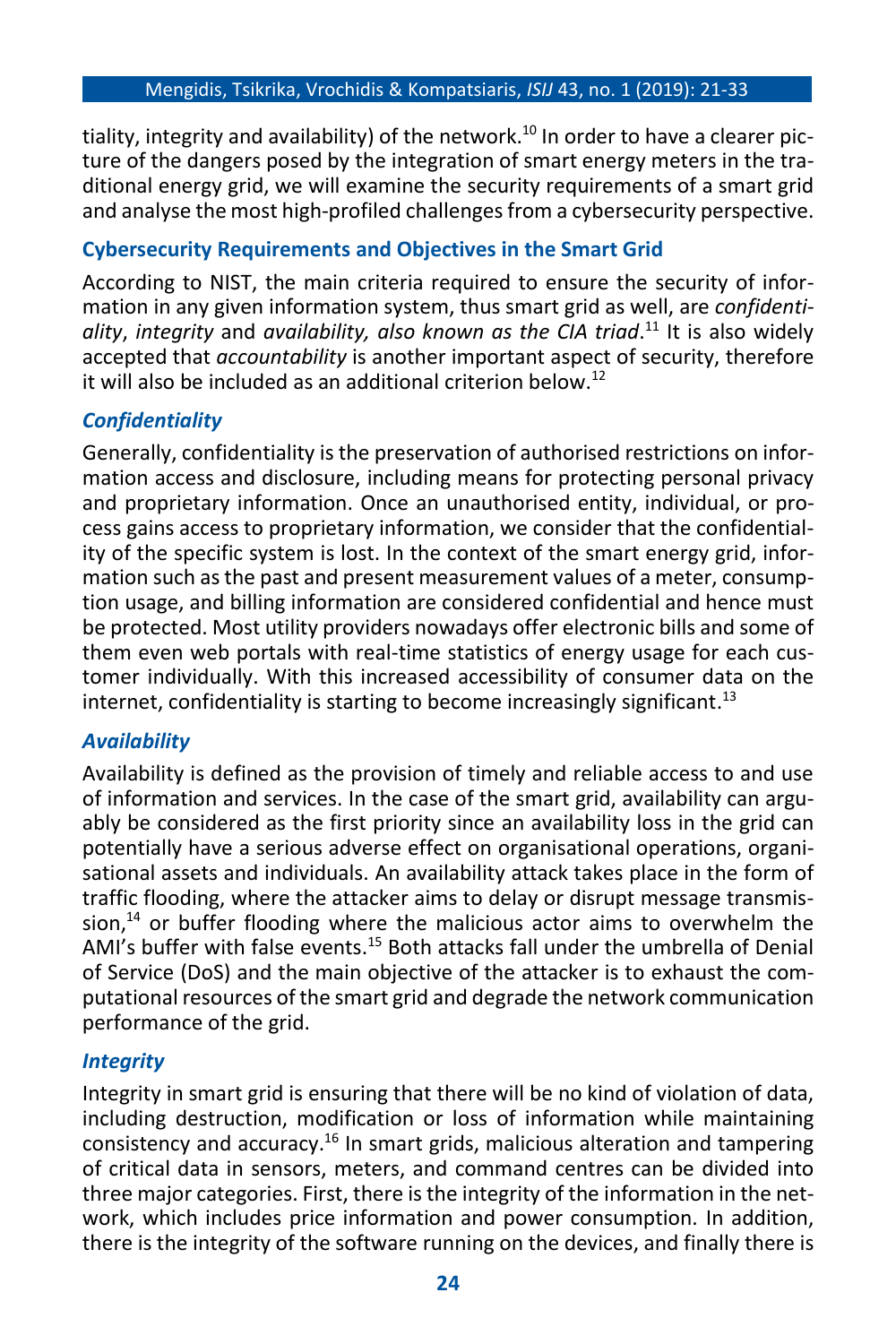the integrity of the hardware which is somewhat of a more cyber-physical challenge. For instance, a set of compromised smart meters whose readings have been altered by the attacker can be considered as an integrity attack. 17

## *Accountability*

Accountability is ensuring that every action in any given system can be traced back to the person or entity that performed it. This way, all the information can be used as evidence without anyone being able to dispute the chain of custody of the information or question the non-repudiation of the system. An example of an accountability attack concerns the monthly electricity bill of the consumers. Typically, a smart meter is able to determine and report the customer's power consumption on a daily basis. However, if a meter is under attack and its readings are altered, then the customer will end up with two separate readings, one from the meter and one from the utility company.

## **Cybersecurity Threats and Weaknesses**

In this section, we will identify four of the most prevalent cybersecurity challenges that stem from the integration of IT with traditional energy grid systems. Also, we will see how most of the challenges emanate from our need to defend the CIA triad which we analysed in section 3.1.

## *Cyber-attacks*

Cyber-attacks on smart grids are a very commonly discussed topic due to the vulnerabilities existing in the grids' communication, networking, and physical entry points. Attacks in the smart grid environment can be categorised into two broad categories <sup>18</sup>:

- *Passive attacks*: these are attacks that do not intend to affect system resources and their sole purpose is to extract system information.<sup>19</sup> In these kinds of attacks, the attacker's objective is to learn or use information that it is transmitted, or to retrieve information stored in the system. Generally, passive attacks are relatively hard to detect, since no alteration of data takes place, thus the best defence against them is prevention through solid security mechanisms.
- *Active attacks*: these attacks are aimed towards a system's resources and attempt to either modify or disrupt them. The most common actors in these kinds of attacks are malicious users, spyware, worms, Trojans, and logic bombs.<sup>20</sup> According to Li et al., the most ordinary types of these attacks are device attacks, data attacks, network availability attacks, and privacy attacks,<sup>21</sup> whereas Wang and Lu classify the attacks as those targeting availability, those targeting integrity, and finally those targeting confidentiality.<sup>22</sup>

## *Trust*

Varying requirements exist for operations performed in smart grids. The system consists of the power grid itself, the communication network, and the devices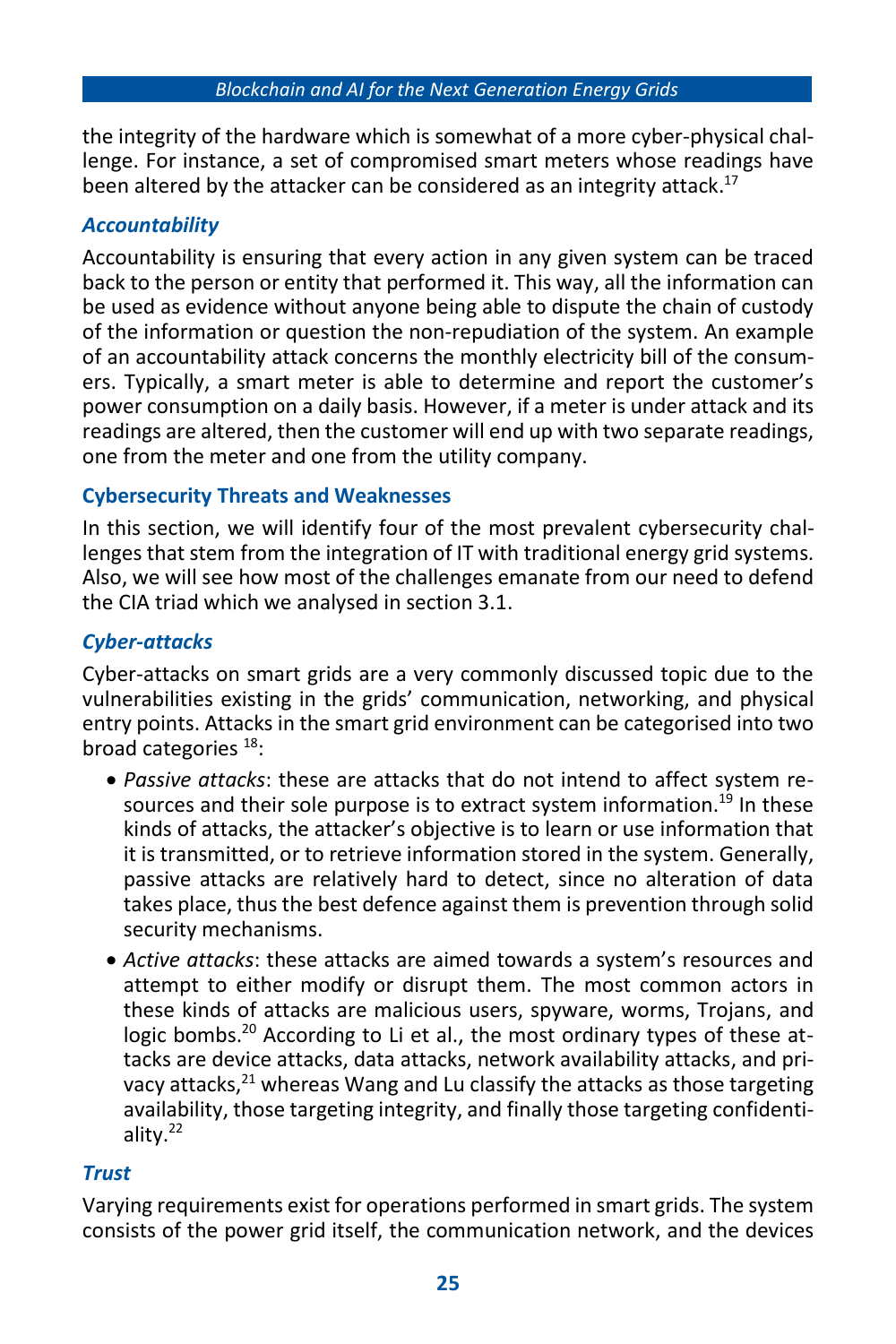#### Mengidis, Tsikrika, Vrochidis & Kompatsiaris, *ISIJ* 43, no. 1 (2019): 21-33

controlling the process.<sup>23</sup> Honesty and trustworthiness are essential behaviours in the relationship between the consumer and the utility company, thus the validity of the energy bill of the consumed energy is of vital importance from the consumer point of view, whereas the energy provider needs a trustworthy and fully auditable reporting tool for each operating device in the grid. These demands create new challenges that need to be addressed in an environment that all entities cannot be considered as trusted. Therefore, a trusted intermediary entity needs to decide upon the status validity of the devices and manage the access policies for the network, in a way that can authentically report the current state of the network to third parties.

## *Single Point of Failure*

From a reliability perspective, it is well documented that a single point of failure is one of the biggest concerns in a master-slave architecture. In smart grids, a DDoS attack could disrupt, delay, or prevent the flow of data and eventually even collapse the AMI network. This denial of data exchange means a loss of control messages and may affect the power distribution to the customers in the smart grid.

From a scalability perspective, the number of the clients is limited by the capacity of the AMI network in terms of bandwidth and routing capabilities, and the latency is determined by the round-trip time (RTT) between the AMI headend and the devices in the network. In addition, as related research by Rodrigues, Guerreiro, and Correia shows,<sup>24</sup> there is an exponential growth of IoT devices, a trend that will likely be followed by smart energy meters as well. Therefore, scalability is emerging as one of the key factors for energy grid development and exploitation, considering the technical challenges connected with the geographical distribution over broad areas and the connectivity and resource availability in general. 25

#### **Identity and Access Management**

One particular issue with smart meters in smart grids is the management of the cryptographic keys that are required by every meter for cryptographic computations, such as the encryption of the transmitted data. Before the deployment of the AMI, the confidentiality of customer privacy and customer behaviour, as well as message authentication for meter reading, and control messages must be ensured. This can be solved by encryption and authentication protocols which depend on the security provided by cryptographic keys. The current industry standard is the use of a X.509 certificate for identification and for establishing a secure connection during data transmission. However, these cryptographic keys remain static for the whole life-cycle of the meter, and a key management mechanism that would allow manufacturers to periodically update or revoke them does not seem to be currently implemented. Furthermore, since such keys are also considered a form of strong device recognition, an attacker could possibly abuse the private key of the device <sup>26</sup> and enable access to the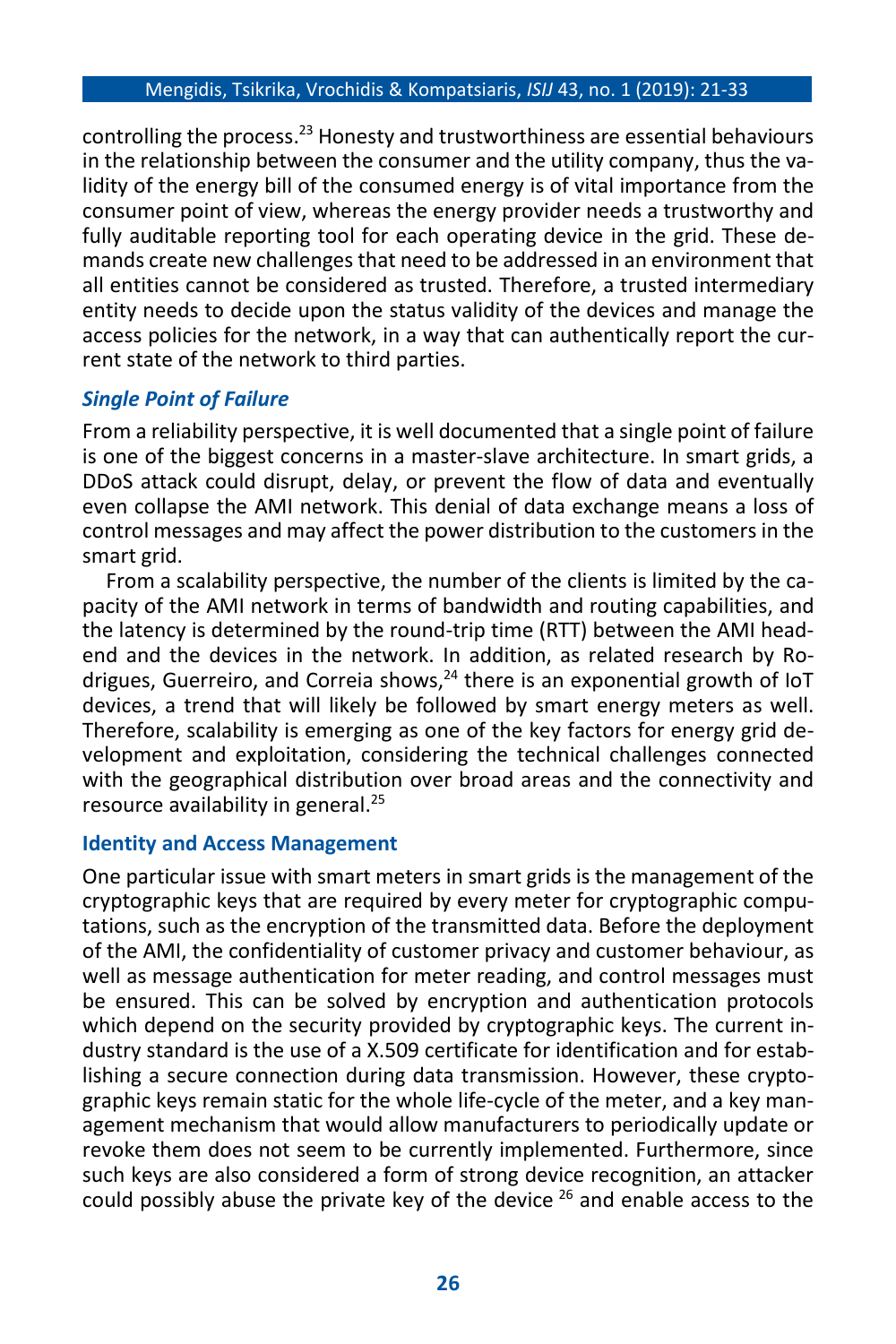device by unauthorised parties, or even potentially impersonate the device in the network.

Based on the requirements set by NIST regarding cryptographic keys, e.g., a fixed cryptoperiod (i.e., expiration date) or the existence of a key recovery function, <sup>27</sup> we consider that such a generic approach cannot be applied in an intelligent environment such as a smart grid, since the keys remain static and vulnerable and even though some functional requirements can be met, stricter security requirements cannot be fulfilled. A zero trust design philosophy is required in order to inspire confidence in the validity of the secure keys and certificates.

## **Opportunities**

The emergence of technologies such as Blockchain and Artificial Intelligence (AI) has created a new field for research and innovation, while at the same time offering opportunities in the field of smart energy grids. In the following section, we will attempt to identify some of these opportunities and envision how to apply these technologies in order to countermeasure the aforementioned cybersecurity challenges.

## *Blockchain Application for Cyber Resiliency*

Blockchain is defined as a distributed data base or *digital ledger* that records transactions of value using a cryptographic signature that is inherently resistant to modification.<sup>28</sup> In a move towards a cyber-resilient energy grid, Blockchain could commoditise trust and also potentially support auditable multi-party transactions between energy providers and customers.

The blockchain is the equivalent of a book maintained by a bank, which contains all the accounts and each transaction made. One of the most interesting aspects of blockchains is that they contain the records of every transaction made since the beginning, also known as *genesis block*, by using a peer-to-peer distributed timestamp server which generates computational proof of the chronological order of the transactions. 29

The use of blockchain presents numerous potential cybersecurity benefits to the electricity infrastructure:

- *Identity of Things*: As mentioned in Section 3.2.4, identity and access management of the devices in the grid is an issue that needs to be addressed efficiently. The ownership of a device can change during its lifetime or even be revoked in case a consumer is not consistent with his financial obligations towards the energy provider. Apart from ownership, there are also attributes that each device has, such as manufacturer, type, deployment GPS coordinates etc. Blockchain is able to address these challenges since it can register and provide identity to connected devices along with a set of attributes that can be stored on the blockchain distributed ledger in a fully auditable manner. 30
- *Data integrity*: As per blockchain's design, every transmitted block in the network, thus all data transmitted by the devices in the grid, are cryptographically signed and proofed by the sender. Each node has its own unique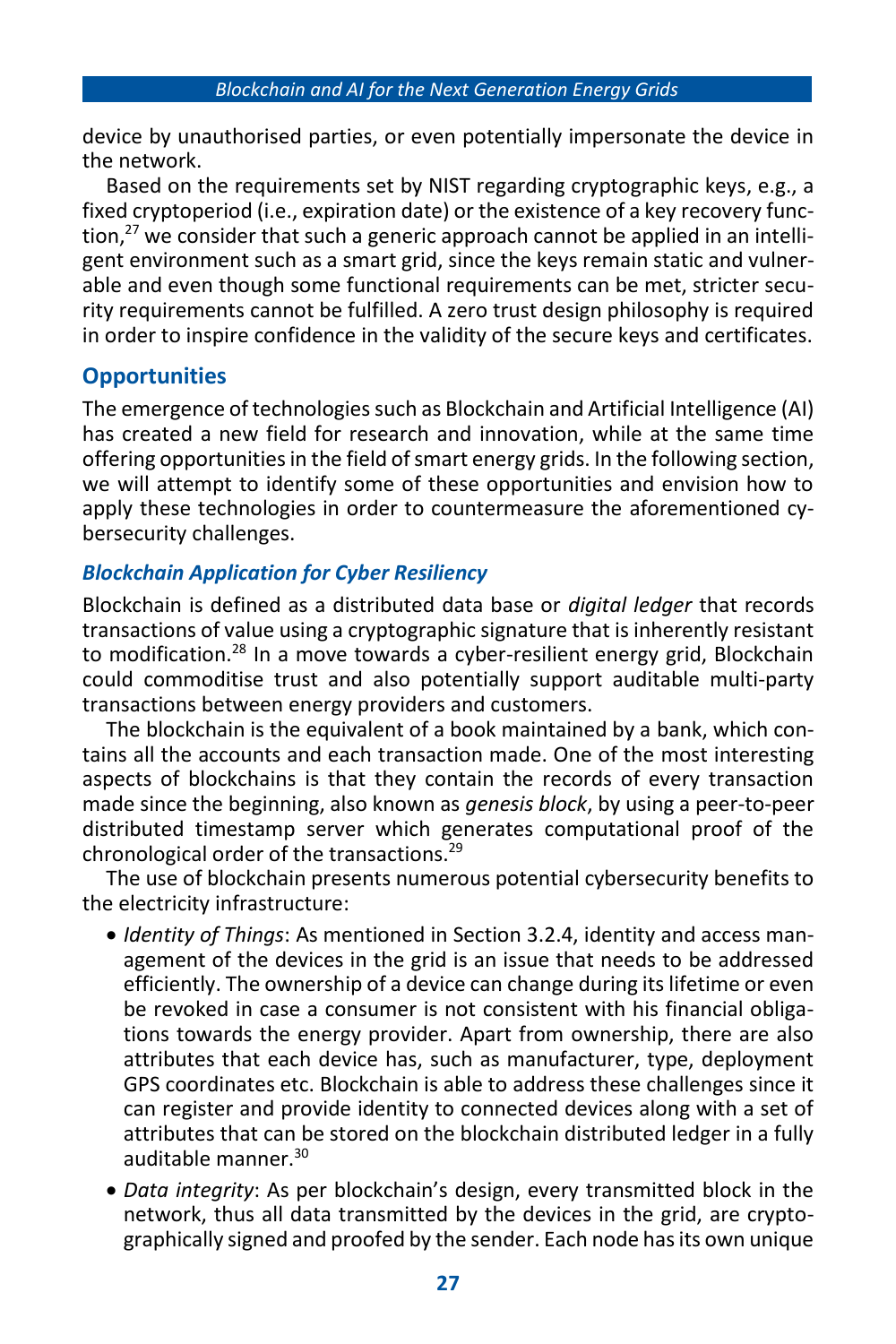#### Mengidis, Tsikrika, Vrochidis & Kompatsiaris, *ISIJ* 43, no. 1 (2019): 21-33

public and private key and thereby it is ensured that the data are encrypted and cannot be tampered. Finally, all blocks are recorded and timestamped on the chain and cannot be changed in a later time, therefore ensuring the accountability and the integrity as described in Sections 3.1.4 and 3.1.3 respectively.

• *Securing communications*: The most commonly used network communication protocols, such as HTTP, MQTT and XMPP, are not secure by design and thus have to be wrapped within TLS at the application layer. However, protocols such TLS or IPSec rely on complicated and centralised certification authorities for the management of the keys, mainly through a public key infrastructure (PKI). With blockchain, there is no longer the need to rely on a centralised authority, since each node in the network receives a Universally Unique Identifier (UUID), as soon as it joins the network, and also creates an asymmetric key pair. This allows to simplify the handshake procedure and use light-weight protocols, such as TinyTLS, without handling and exchanging PKI certificates during the initial phase of the connection.<sup>31</sup> This way we are able to tackle the challenge described in Section 3.2.4 in an efficient manner without the added overhead of complex PKIs.

#### *Al and Smart Contracts*

Despite the fact that blockchain solutions add a layer of cryptography in communications and digital transactions, in complex IoT environments such smart energy grids, many complex cybersecurity challenges remain. An example is the patch management of the smart meters or their improper configuration. Especially in the first case, the timing between the discovery of a new vulnerability and the deployment of the patch to the affected devices is crucial. In such a scenario, a public repository could be queried periodically in order to check whether a new patch is available. The process could be performed with a blockchain-based *smart contract*, which would validate the transportation of the correct patch and provide an incentive for updating. Such a smart contract could operate on the basis of device-specific information, mainly model and firmware version of the device. According to this data, the contract would decide on whether an update is necessary and instruct the device to perform the update. In case the device is compromised and refuses to update, its trust score could start to decline and the energy provider would be notified regarding the misbehaving device.

Whereas the distributed public ledger of blockchain may assist in increasing the trustworthiness, AI-enabled smart contracts could add unique value in the timely response to emerging cyber threats like an emergency response to a naturally occurring weather event or a cyber-physical hybrid attack.<sup>32</sup> That way, some functions of the power grid would become self-healing and resilient.

Additionally, through the combination of AI and blockchain, we could achieve an almost real-time security response to unauthorised attempts to change configurations or network and sensor settings. Anomaly-based intrusion detection systems assisted by Machine Learning (ML), could be an effective method to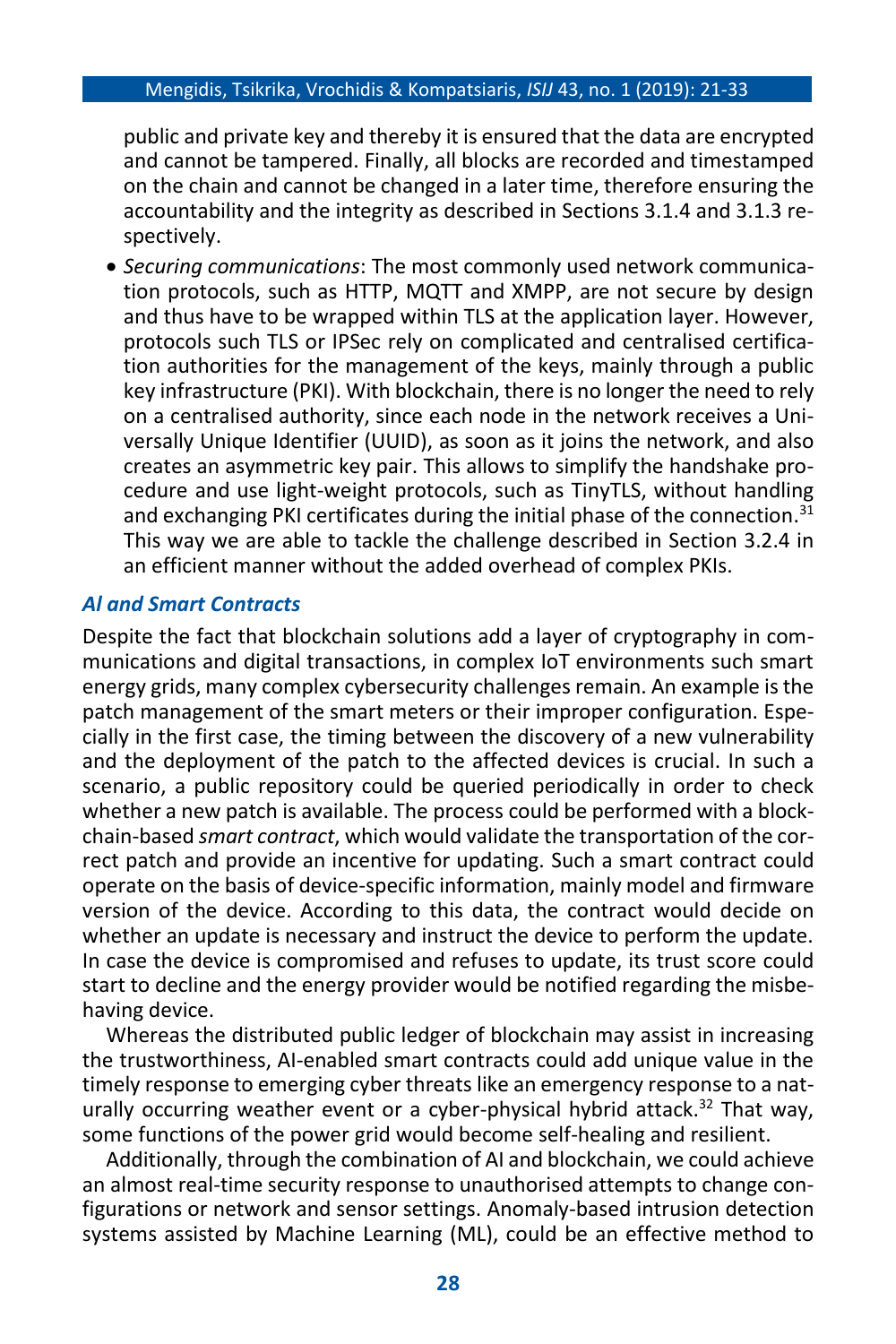detect intrusions and attacks, which have not been previously detected. Such a system, combined with the immutability of blockchain, could reduce the overhead of the forensics investigation in case of a security incident, by providing a well-established timeline of events for evidence-analysis.

## **Conclusions**

Smart grid is a system composed of various distributed components with the primary goal to intelligently deliver electricity, while at the same time allowsthe easy integration of new features and metrics in the traditional grid. Cybersecurity in the smart grid is a relatively new area of research and in this paper, we presented an initial survey of security requirements and challenges. This was followed by a discussion on opportunities and mitigation techniques based on disruptive technologies such as blockchain and AI. Even though the proposed solutions still remain an uncharted territory in smart grid applications, the advancements in blockchain and AI make them the more attractive technologies thus far in the pursuit of building a secure and resilient smart grid.

## **Acknowledgement**

This work was supported by the ECHO project which has received funding from the European Union's Horizon 2020 research and innovation programme under the grant agreement no 830943

## **References**

- <sup>1</sup> Michael Ratner and Carol Glover, "U.S. Energy: Overview and Key Statistics," Congressional Research Service, *CRS Report* R40187, June 27, 2014, https://fas.org/sgp/ crs/misc/R40187.pdf.
- <sup>2</sup> Eric D. Knapp and Raj Samani, *Applied Cyber Security and the Smart Grid: Implementing Security Controls into the Modern Power Infrastructure* (Waltham, MA: Syngress, 2013).
- <sup>3</sup> Jing Liu, Yang Xiao, Shuhui Li, Wei Liang, and CL Philip Chen, "Cyber Security and Privacy Issues in Smart Grids," *IEEE Communications Surveys & Tutorials* 14, no. 4 (2012): 981-997.
- <sup>4</sup> Johan Rootzén, "Reducing Carbon Dioxide Emissions from the EU Power and Industry Sectors – An Assessment of Key Technologies and Measures," *Research.chalmers.se*, 2012, https://research.chalmers.se/en/publication/157370.
- <sup>5</sup> Christopher Greer, David A Wollman, Dean E Prochaska, Paul A Boynton, Jeffrey A Mazer, Cuong T Nguyen, Gerald J FitzPatrick, Thomas L Nelson, Galen H Koepke, and Allen R Hefner Jr., "NIST Framework and Roadmap for Smart Grid Interoperability Standards, release 3.0," NIST Special Publication, 2014.
- <sup>6</sup> Fatemeh Halim, Salman Yussof, and Mohd Ezanee Rusli, "Cyber Security Issues in Smart Meter and Their Solutions," *International Journal of Computer Science and Network Security* 18, no. 3 (2018): 99-109, http://paper.ijcsns.org/07\_book/201803/ 20180313.pdf.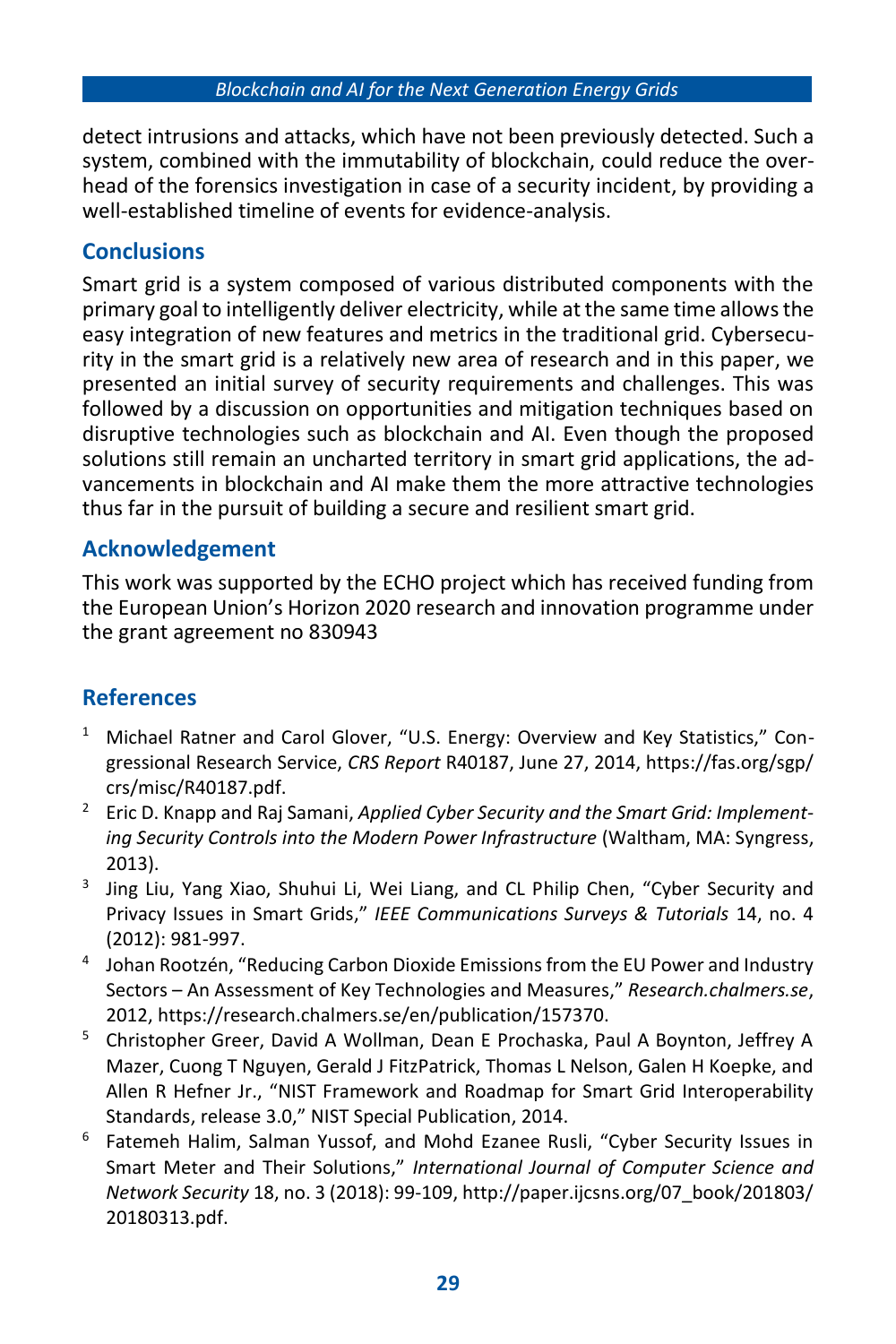#### Mengidis, Tsikrika, Vrochidis & Kompatsiaris, *ISIJ* 43, no. 1 (2019): 21-33

- $7$  Ramn A. Len, Vijay Vittal, and G. Manimaran, "Application of Sensor Network for Secure Electric Energy Infrastructure," *IEEE Transactions on Power Delivery* 22, no. 2 (2007): 1021-1028, https://doi.org/10.1109/TPWRD.2006.886797.
- 8 Salman Mohagheghi, J. Stoupis, and Z. Wang, "Communication Protocols and Networks for Power Systems – Current Status and Future Trends," *2009 IEEE/PES Power Systems Conference and Exposition*, Seattle, WA, 2009, pp. 1-9, https://doi.org/ 10.1109/PSCE.2009.48401742009.
- <sup>9</sup> A. Ghassemi, S. Bavarian, and Lutz Lampe, "Cognitive Radio for Smart Grid Communications," *2010 First IEEE International Conference on Smart Grid Communications*, Gaithersburg, MD, 2010, pp. 297-302, https://doi.org/10.1109/ SMARTGRID.2010.56220972010.
- <sup>10</sup> SGC Committee, "Smart Grid Cybersecurity Strategy Architecture and High-Level Requirements," The Smart Grid Interoperability Panel, Technical Report, 2014, https://www.hsdl.org/?view&did=758327.
- <sup>11</sup> SGC Committee, "Smart Grid Cybersecurity Strategy Architecture and High-Level Requirements."
- <sup>12</sup> Jing Liu, Yang Xiao, and Jingcheng Gao, "Achieving accountability in smart grid," *IEEE Systems Journal* 8, no. 2 (2014): 493-508, https://doi.org/10.1109/JSYST.2013. 2260697.
- <sup>13</sup> Y. Yang, Tim Littler, Sakir Sezer, Kieran McLaughlin, and H.F. Wang, "Impact of Cyber-Security Issues on Smart Grid," *2011 2nd IEEE PES International Conference and Exhibition on Innovative Smart Grid Technologies*, Manchester, 2011, pp. 1-7. https://doi.org/10.1109/ISGTEurope.2011.6162722.
- <sup>14</sup> Lu, Xiang Lu, Wenye Wang, and Cliff Wang, "Review and Evaluation of Security Threats on the Communication Networks in the Smart Grid," *2010 – MILCOM 2010 Military Communications Conference*, San Jose, CA, 2010, pp. 1830-1835, https://doi.org/10.1109/MILCOM.2010.5679551.
- <sup>15</sup> Dong Jin, David M. Nicol, and Guanhua Yan, "An Event Buffer Flooding Attack in DNP3 Controlled SCADA Systems," *Proceedings of the 2011 Winter Simulation Conference (WSC)*, Phoenix, AZ, 2011, pp. 2614-2626, https://doi.org/10.1109/WSC.2011. 6147969.
- <sup>16</sup> Kostas Siozios, Dimitrios Anagnostos, Dimitrios Soudris, and Elias Kosmatopoulos, eds., *IoT for Smart Grids* (Springer, 2019).
- <sup>17</sup> Annarita Giani, Eilyan Bitar, Manuel Garcia, Miles McQueen, Pramod Khargonekar, and Kameshwar Poolla, "Smart Grid Data Integrity Attacks: Characterizations and Countermeasures," *2011 IEEE International Conference on Smart Grid Communications (SmartGridComm)*, Brussels, 2011, pp. 232-237, https://doi.org/10.1109/Smart GridComm.2011.6102324.
- <sup>18</sup> Elias Bou-Harb, Claude Fachkha, Makan Pourzandi, Mourad Debbabi, and Chadi Assi, "Communication Security for Smart Grid Distribution Networks," *IEEE Communications Magazine* 51, no. 1 (2013): 42-49, https://doi.org/10.1109/MCOM.2013. 6400437.
- <sup>19</sup> Shuguang Cui, Zhu Han, Soummya Kar, Tung T. Kim, H. Vincent Poor, and Ali Tajer, "Coordinated Data-injection Attack and Detection in the Smart Grid: A Detailed Look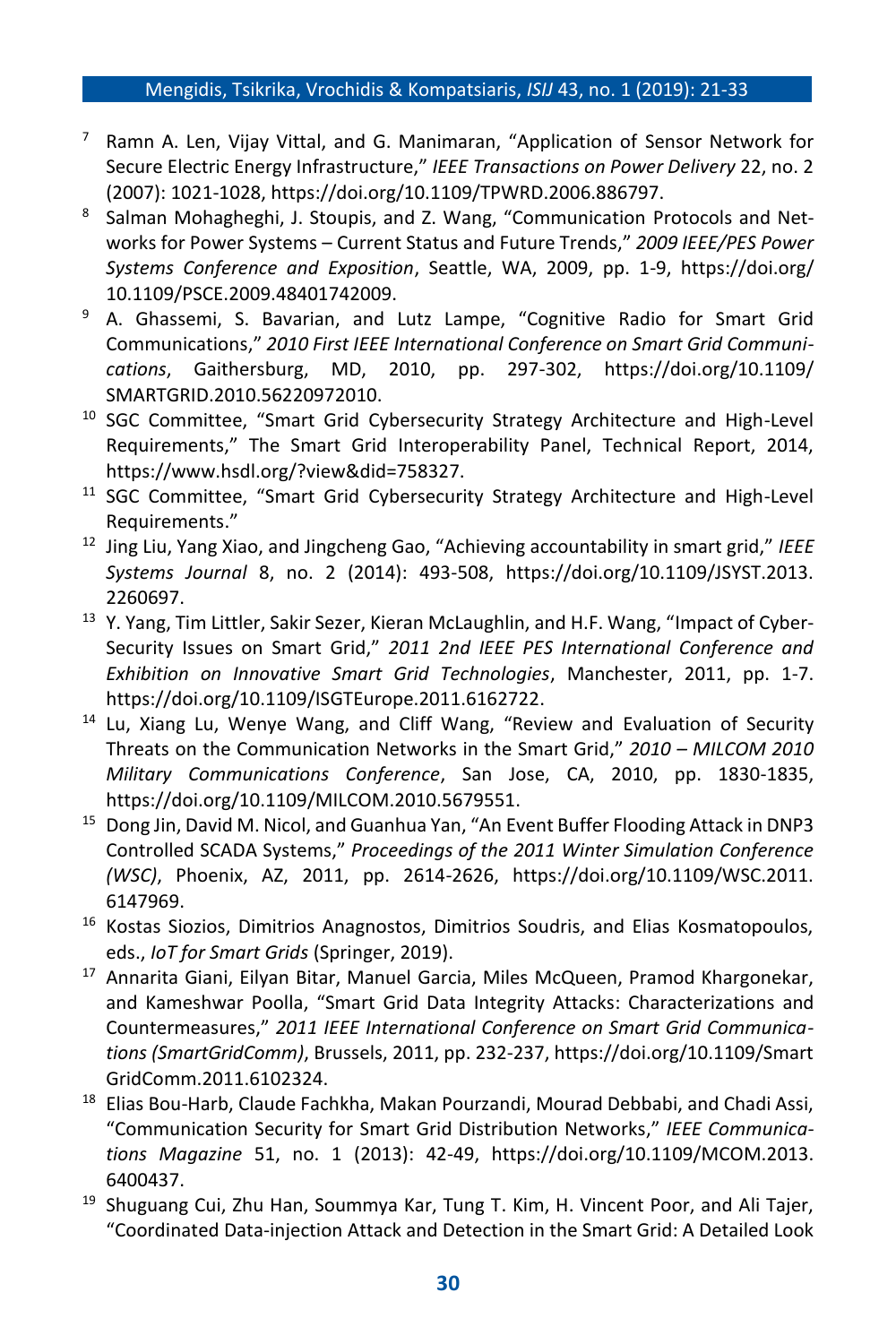#### *Blockchain and AI for the Next Generation Energy Grids*

at Enriching Detection Solutions," *IEEE Signal Processing Magazine* 29, no. 5 (2012): 106-115, https://doi.org/10.1109/MSP.2012.2185911.

- <sup>20</sup> M. Zekeriya Gunduz and Resul Das, "Analysis of Cyber-attacks on Smart Grid Applications," *2018 International Conference on Artificial Intelligence and Data Processing (IDAP)*, Malatya, Turkey, 2018, pp. 1-5, https://doi.org/10.1109/IDAP. 2018.8620728.
- $21$  Xu Li, Xiaohui Liang, Rongxing Lu, Xuemin Shen, Xiaodong Lin, and Haojin Zhu, "Securing Smart Grid: Cyber Attacks, Countermeasures, and Challenges," *IEEE Communications Magazine* 50, no. 8 (2012): 38-45, https://doi.org/10.1109/MCOM. 2012.6257525.
- <sup>22</sup> Wenye Wang and Zhuo Lu, "Cyber Security in the Smart Grid: Survey and Challenges," *Computer networks* 57, no. 5 (2013): 1344-1371, https://doi.org/10.1016/j.comnet. 2012.12.017.
- <sup>23</sup> Patrick McDaniel and Stephen McLaughlin, "Security and Privacy Challenges in the Smart Grid," *IEEE Security & Privacy* 7, no. 3 (2009): 75-77, https://doi.org/10.1109/ MSP.2009.76.
- <sup>24</sup> Luis Rodrigues, Joel Guerreiro, and Noélia Correia, "RELOAD/CoAP Architecture with Resource Aggregation/Disaggregation Service," *2016 IEEE 27th Annual International Symposium on Personal, Indoor, and Mobile Radio Communications (PIMRC)*, Valencia, 2016, pp. 1-6, https://doi.org/10.1109/PIMRC.2016.7794607.
- <sup>25</sup> Paolo Bellavista and Alessandro Zanni, "Towards Better Scalability for IoT-cloud Interactions via Combined Exploitation of MQTT and CoAP," *2016 IEEE 2nd International Forum on Research and Technologies for Society and Industry Leveraging a better tomorrow (RTSI)*, Bologna, 2016, pp. 1-6, https://doi.org/10.1109/RTSI.2016.77 40614.
- <sup>26</sup> Todd Baumeister, "Adapting PKI for the Smart Grid," *2011 IEEE International Conference on Smart Grid Communications (SmartGridComm)*, Brussels, 2011, pp. 249-254, https://doi.org/10.1109/SmartGridComm.2011.6102327.
- <sup>27</sup> Elaine Barker, "Recommendation for Key Management," NIST Special Publication 800-57 Part 1, Revision 4, http://dx.doi.org/10.6028/NIST.SP.800-57pt1r4.
- $28$  Nicole Radziwill, "Blockchain Revolution: How the Technology behind Bitcoin is Changing Money, Business, and the World," *The Quality Management Journal* 25, no. 1 (2018): 64-65, https://doi.org/https://doi.org/10.1080/10686967.2018.1404372.
- <sup>29</sup> Satoshi Nakamoto, "Bitcoin: A Peer-to-Peer Electronic Cash System," 2008, https://bitcoin.org/bitcoin.pdf.
- <sup>30</sup> Minhaj Ahmad Khan and Khaled Salah, "IoT Security: Review, Blockchain Solutions, and Open Challenges," *Future Generation Computer Systems* 82 (2018): 395-411, https://doi.org/10.1016/j.future.2017.11.022.
- <sup>31</sup> Khan and Salah, "IoT Security: Review, Blockchain Solutions, and Open Challenges."
- <sup>32</sup> Michael Mylrea, "AI Enabled Blockchain Smart Contracts: Cyber Resilient Energy Infrastructure and IoT," 2018 AAAI Spring Symposium Series, https://www.aaai.org/ ocs/index.php/SSS/SSS18/paper/view/17593/15392.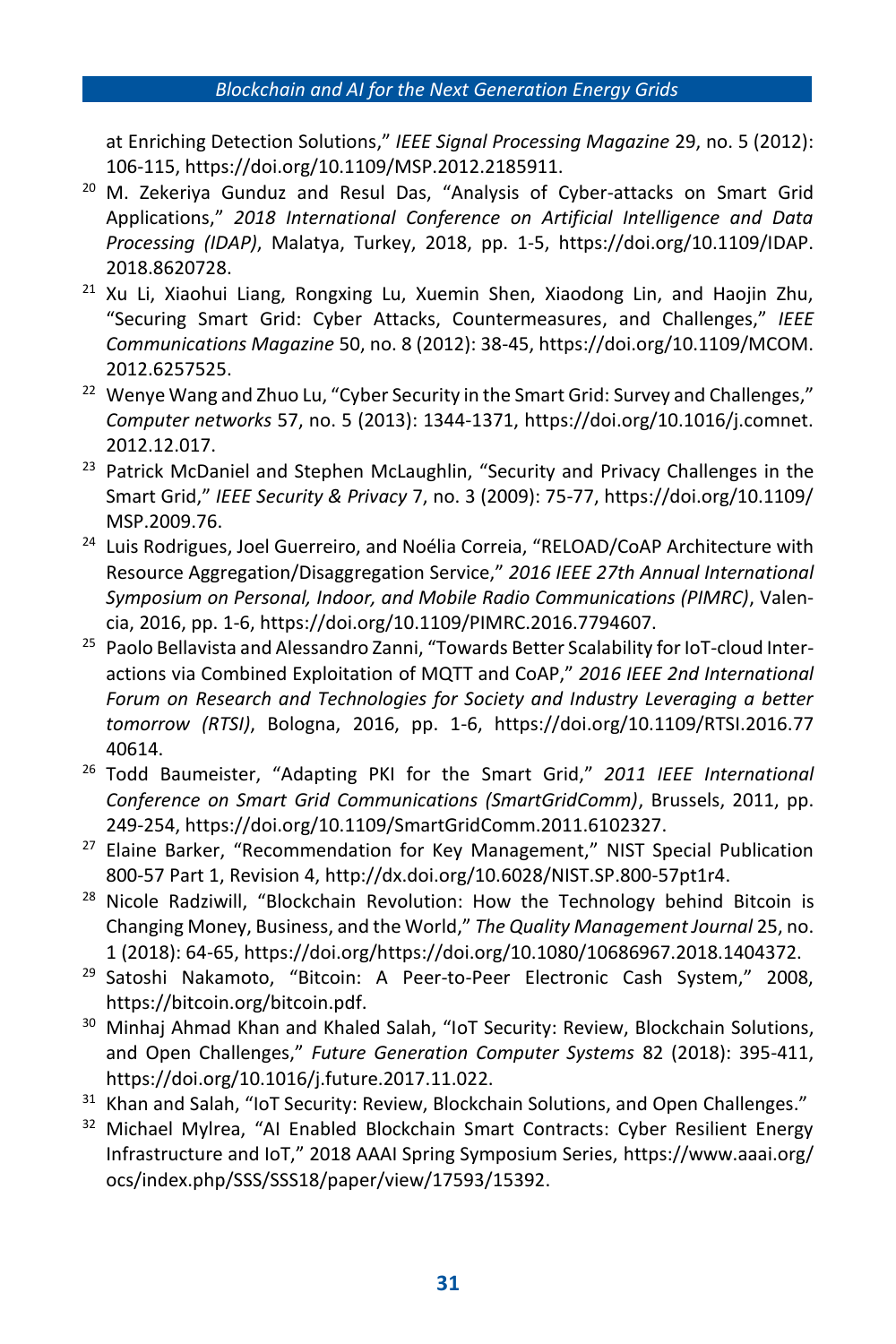## **About the Authors**

Notis **Mengidis** received his Computer Science degree from the Aristotle University of Thessaloniki (2015), and in 2018 he received his MSc in Telecommunications and Cybersecurity, from International Hellenic University. Since January 2019, he works as a research assistant at the Informatics and Telematics Institute (ITI) of the Centre of Research & Technology Hellas (CERTH). His research interests among others include: Cybersecurity, botnets, penetration testing, malware analysis and blockchain technologies.

Dr. Theodora **Tsikrika** received the Degree in Computer Science from University of Crete, Heraklion, the MSc degree in Advanced Methods in Computer Science from Queen Mary, University of London, and the PhD degree in Computer Science also from Queen Mary, University of London. She is a postdoctoral research fellow with CERTH-ITI and has previously worked as a postdoctoral researcher at CWI (Amsterdam, the Netherlands), the University of Applied Sciences Western Switzerland (Sierre, Switzerland), and the Royal School of Library and Information Science (Copenhagen, Denmark). Her research interests focus on the fields of Information Retrieval and Data Mining, and include Web search, domain-specific data discovery, Web and social media mining, multimodal analytics and evaluation, with particular focus on security applications. Theodora Tsikrika has participated as WP and task leader in several European Security research projects (e.g., ECHO, CONNEXIONs, PROPHETS, TENSOR, and HOMER) and in several European ICT research projects (e.g., MULTISENSOR, PROMISE, and VITALAS), and has co-authored more than 60 publications in refereed journals and international conferences.

Dr. Stefanos **Vrochidis** received the diploma degree in electrical engineering from Aristotle University of Thessaloniki, a master's degree in radio frequency communication systems from the University of Southampton, and a PhD in electronic engineering from Queen Mary, University of London. He is a senior researcher with CERTH-ITI and co-founder of Infalia Private Company. His research interests include semantic multimedia analysis, information retrieval, semantic search, data mining, multimedia search engines and human interaction, computer vision and robotics, open source intelligence and security applications. Dr Vrochidis has participated in more than 25 National and European projects in 4 of which he has been the Project (or deputy) Coordinator and in four – the Scientific/Technical Manager. He has been the organizer of various workshops and has served as regular reviewer in several scientific journals and conferences. He is also the co-author of more than 130 conference, journal and book chapter articles.

Dr. Ioannis (Yiannis) **Kompatsiaris** is a Researcher Director at CERTH-ITI, the Head of Multimedia Knowledge and Social Media Analytics Laboratory and Deputy Director of the Institute. His research interests include multimedia, big data and social media analytics, semantics, human computer interfaces (AR and BCI), eHealth, security and culture applications. He is the co-author of 129 papers in